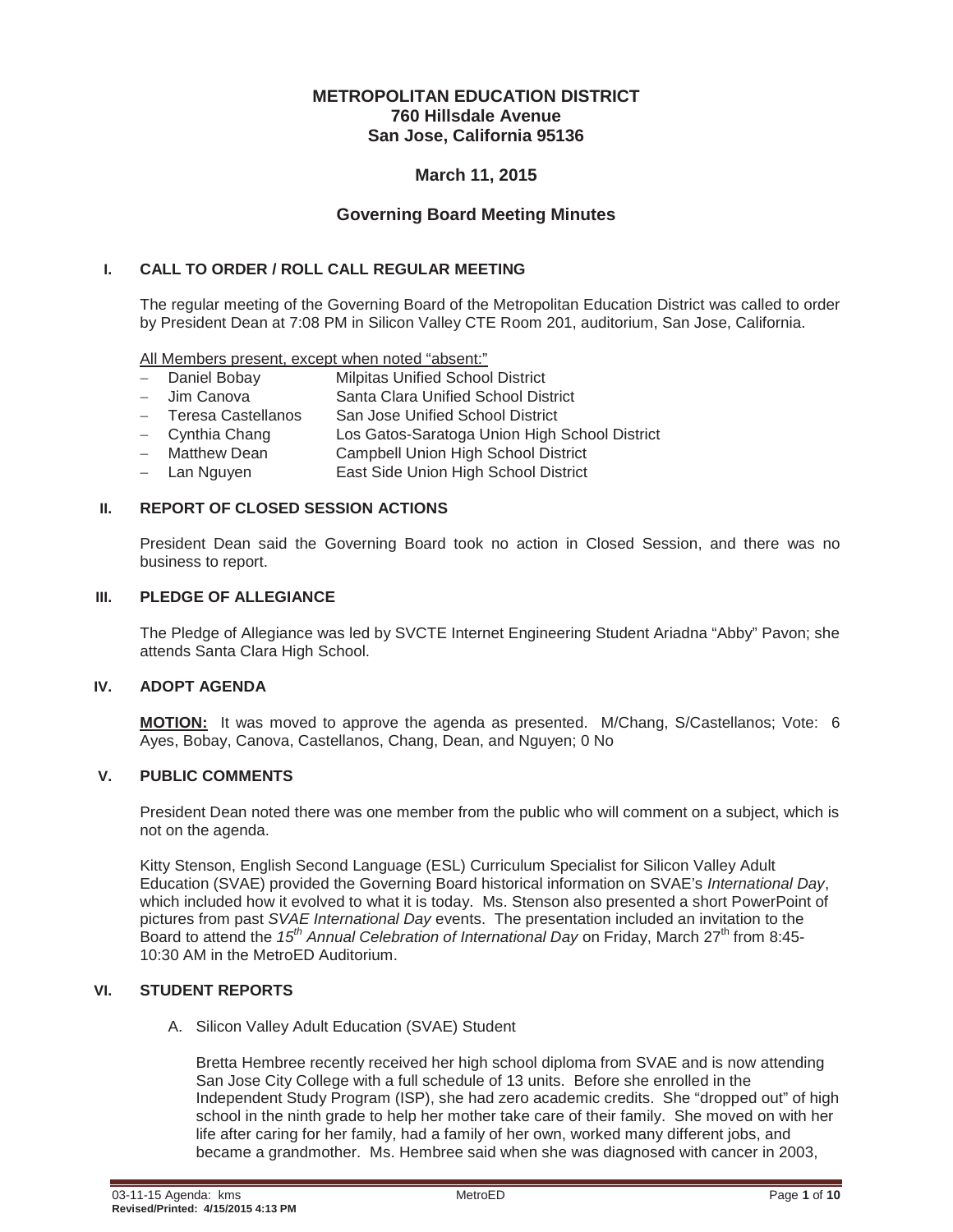she made a list of goals she wanted to accomplish, and the ultimate goal was to get her education. She said she also returned to school in 2005 for her children. She said ISP allowed her to be a mother and accommodated her disorder of PTSD because she received one-on-one assistance from her teachers. She graduated with a 3.8 GPA, and she graciously attributes her success to the ISP teachers. She said she hopes to become a counselor to people who have experienced terminal illness in their family or in their own lives.

**B.** Silicon Valley Career Technical Education (SVCTE) Student

Two current SVCTE students presented their testimonials of their experiences at the Rotary Enterprise Leadership Conference (ELC). The ELC is designed to help develop the leadership and presentation skills of industrious high school juniors through a working introduction to the opportunities, benefits, and challenges of establishing and operating a business in the free enterprise system.

Paulette Paez of Lincoln High School is enrolled in the SVCTE Accounting & Financial Careers program. Ms. Paez said she developed a product called a Smart Toothbrush, which could be purchased with a package of toothpaste. The Smart Toothbrush had a UV light, and the consumer would download an app of this product. When the consumer brushed his teeth the Smart Toothbrush would detect plaque and bacteria. The app would pick up this information and send it to the consumer's dentist. The consumer would be able to confer with his dentist about the findings. This technology helps the consumer save money and possibly minimizes trips to the dentist's office. Ms. Paez said she enjoyed the ELC because it was organized and full of activities from which she learned how to conduct business. Abby Pavon of Santa Clara High School is enrolled in the SVCTE Automotive Services program. Ms. Pavon said she developed a product called Zeus, which was a battery that generates electricity by motion. She said an average person could generate up to six hours of electricity while an athlete could generate up to 12 hours of electricity. She said there were eight different teams of students at the ELC, and each team learned about various positions or areas in a company such as a Chief Financial Officer, Chief Operating Officer, and Human Resources. Ms. Pavon said she had a great experience at the ELC because she learned so much about the business world, and met many students from other districts. She said she would love to participate in this event again.

# **VII. SILICON VALLEY CTE FEATURED PROGRAM**

A. Internet Engineering

Kory Keadle, Computer Technology Careers Instructor, introduced his students, David Lynch of Oak Grove High School and Henry Burke of Wilson High School. Both students enjoy the Internet Engineering program very much. Mr. Lynch said the class allows students to express themselves because it is versatile, and enables them to accomplish their goals. Mr. Lynch and Mr. Burke said during the first semester, students learn about computer hardware and software. In the second semester, students learn about the Internet, how it works, and networking capabilities. Since enrolling in this class, Mr. Lynch has a clear vision of his career path after high school. Currently, Mr. Lynch has achieved several certifications, and with Mr. Keadle's assistance and guidance, is working on securing an internship. Mr. Burke said through a program in class, he and Mr. Lynch learned how to fix people's computers. This experience enables them to learn how to troubleshoot real-world issues people have with their computers.

# **VIII. SPECIAL ORDER OF BUSINESS**

President Dean asked Superintendent Lynch if there was any special order of business. Superintendent Lynch said there was a special order of business and requested to move up Item #14, *Presentation: Potential TeenForce/MetroED Partnership*. Superintendent Lynch said John Hogan, CEO of TeenForce, has a presentation for the Governing Board.

Mr. Hogan said TeenForce is a social enterprise, which helps disadvantaged youth gain career employment by the age of 24. TeenForce's approach is patterned after the for-profit staffing industry,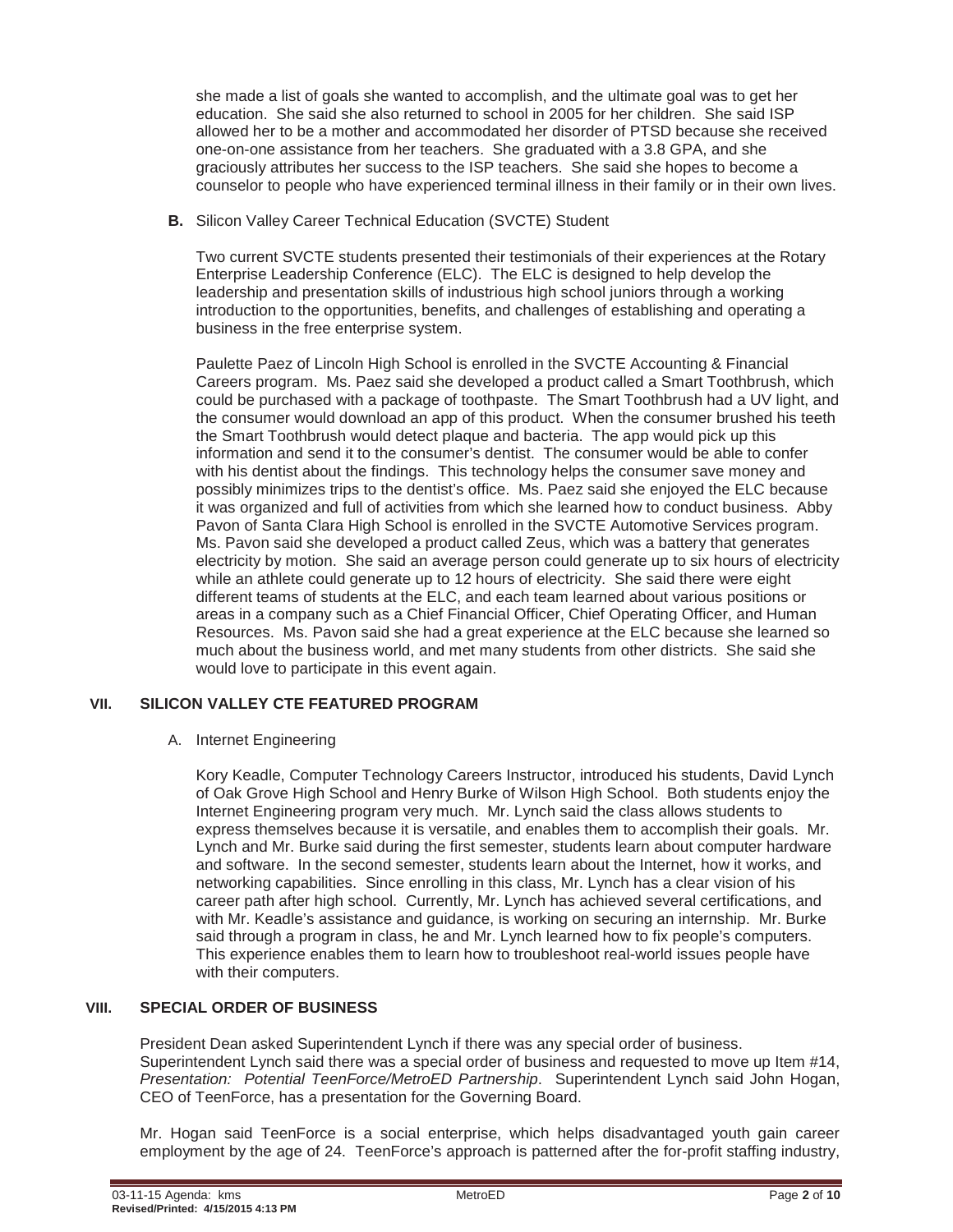which helps develop relationships with employers and drives revenue to make the organization selfsustaining. Mr. Hogan said TeenForce's proposal and request were to establish Silicon Valley CTE (SVCTE) Center as its headquarters with up to three dedicated staff working full time in the Career Center and five "corporate staff" in the District area. He also said if the CCPT grant is awarded to MetroED, TeenForce will have a dedicated team offering specific support and services to SVCTE youth and teachers through jobs, work readiness training, and employer relationships.

During Mr. Hogan's presentation, several concerns were expressed by the Governing Board and a citizen who attended the Board Meeting. Board Clerk Chang said she was not comfortable with the information provided regarding TeenForce's services being an "in-kind" contribution for rent. Board Clerk Chang said she wanted more details regarding this proposal because the facility of MetroED is excellent and the Board must protect its assets.

President Dean called 11-year SVCTE Medical Assisting Instructor, Victoria Straubinger, to approach the podium to speak on the TeenForce presentation. Ms. Straubinger said she commended Mr. Hogan on the great program he has; she said teachers have worked hard to establish relationships and internships, and she asked how would TeenForce's attempt to establish internships, which teachers have already created, be affected? She thinks the teachers should have significant input on this subject. She said as an instructor, she wants more information on the internships and how these would work.

President Dean said some members of the Board have similar concerns about the established and solid relationships, which exist today and were made by the teachers, being broken. More discussion ensued about this subject.

# **IX. CONSENT/ACTION CALENDAR (ACTION)**

**MOTION:** It was moved to approve all items on the consent calendar. M/Nguyen, S/Chang; Vote: 6 Ayes, Bobay, Canova, Castellanos, Chang, Dean, and Nguyen; 0 No

\*1. Minutes from the Regular Board Meeting of February 11, 2015

#### **BUSINESS AND FINANCIAL FUNCTIONS**

- \*2. February Warrants Approval List
- \*3. Master Agreement for Programs and Services Between Metropolitan Education District and Campbell Union High School District
- \*4. Master Agreement for Programs and Services Between Metropolitan Education District and East Side Union High School District
- \*5. Master Agreement for Programs and Services Between Metropolitan Education District and Los Gatos-Saratoga Union High School District
- \*6. Master Agreement for Programs and Services Between Metropolitan Education District and Milpitas Unified School District
- \*7. Master Agreement for Programs and Services Between Metropolitan Education District and San Jose Unified School District
- \*8. Master Agreement for Programs and Services Between Metropolitan Education District and Santa Clara Unified School District
- \*9 Change Orders #001 and #002, SVCTE Buildings 200 & 600 Restrooms Renovations Project (Southland Construction, Inc. – Total \$4,482.02)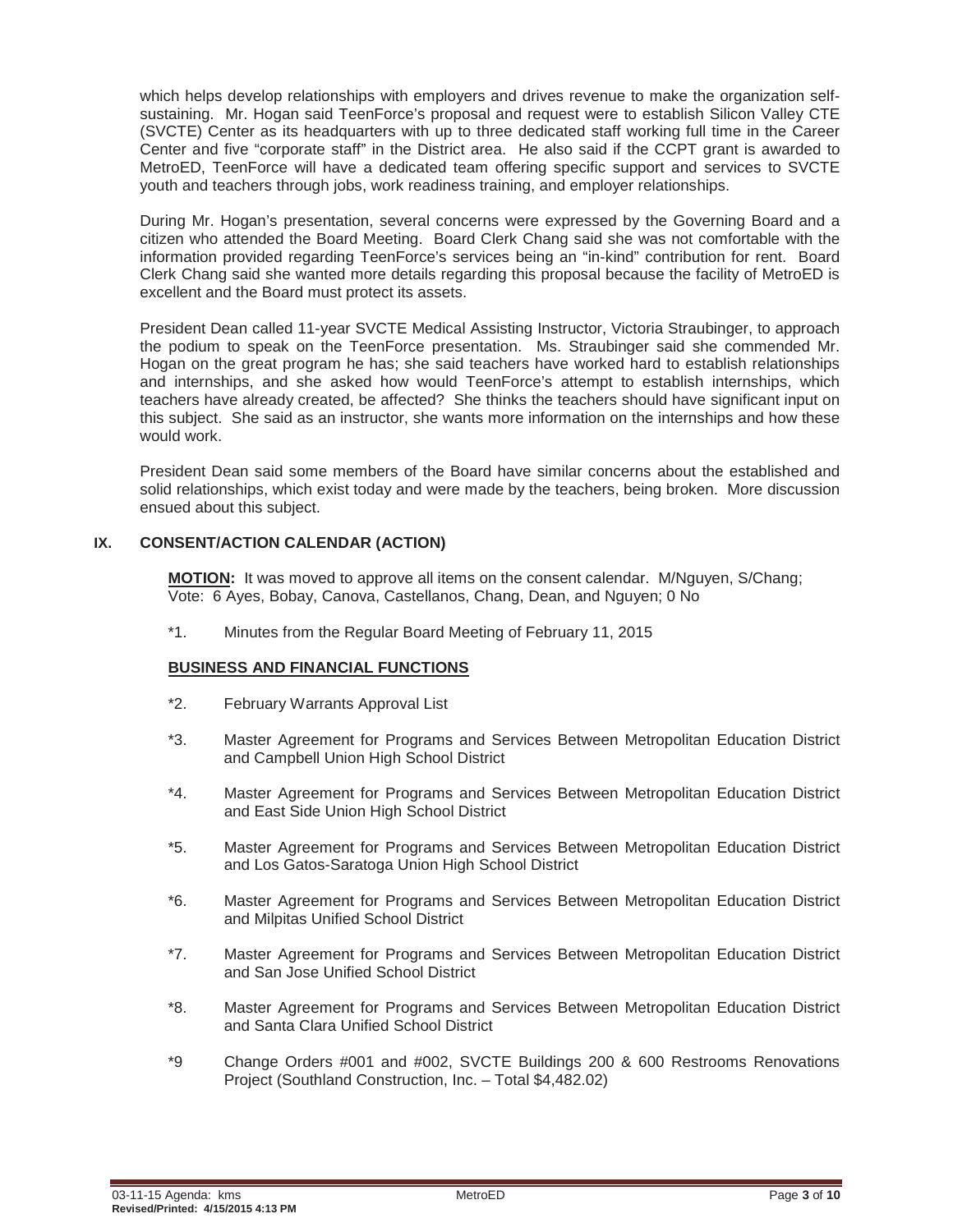#### **PERSONNEL FUNCTIONS**

#### \*10. Personnel Assignment Orders #2015-09

President Dean read into the record the following personnel changes by position only:

#### **Administrative**

Susan Glass Principal, SVAE 6/30/15 621764

**Name Position Control # Position Control # Effective Date Position Control** #

#### **Classified Positions**

**Short Term Name Position Prosesses Providence Position Effective Date Position Control #** Kimberly Hover Temporary Payroll Specialist (start) 10/23/14 #152233

(end) 4/30/15

#### **Classified Positions**

# **Return from Leave**

**Resignation**

**Name Position Effective Date Position Control #** Gerry Caronongan Payroll Specialist Part Time **Find Accord Payroll Specialist** Part Time (Monday–Thursday) 3/2/15–3/13/15 Full Time 3/16/15

AFT Union President Kathy Jasper made a request to President Dean to read aloud the names in the Personnel Assignment Orders. President Dean read the names aloud. After he announced the resignation of Susan Glass, Ms. Glass stated she was not resigning. She said she will be retiring.

# **INSTRUCTIONAL AND STUDENT FUNCTIONS**

\*11. Electrical Certificate Program Agreement with CET

# **X. INFORMATION ITEMS/DISCUSSION ITEMS**

#### 12. Legislative Update

Superintendent Lynch said the governor allocated \$500 Million for Adult Ed. She said she received clarity from a paragraph provided to her by AFT Union President Kathy Jasper, which states that the governor plans on funding the current MOE level to 2007 and 2012-2013. This has been extended to two years. She said the funding Adult Ed. receives out of the \$500 Million will be part of the MOE, and any of the excess funding from that amount is considered to be left over and will fund the new consortiums. She said at this time, we do not know what the increase in dollars will be.

Ms. Jasper had a response to Superintendent Lynch's statement, and President Dean asked her to approach the podium to comment.

Ms. Jasper said the other \$150-\$200 Million will fund FY 2015-2016. She said it is going to take \$300-\$350 Million to do the MOE at the current level for Adult Ed. She said there will be \$150 Million left, which will go to the 70 consortia. The steering committee for the AB 86 consortia has been working on a plan for the last two years, to be funded with \$150-\$200 Million, which is over and above the MOE.

Superintendent Lynch said the same has been done for Adult Ed. with the \$350 Million. The leftover money will go to future consortiums, but we do not know when that will begin. Ms. Jasper interjected and said it will start in the budget year 2015-2016. Superintendent Lynch said we will not know until the May Revise. Ms. Jasper then agreed with Superintendent Lynch's statement, and included this was the governor's proposal in January 2015.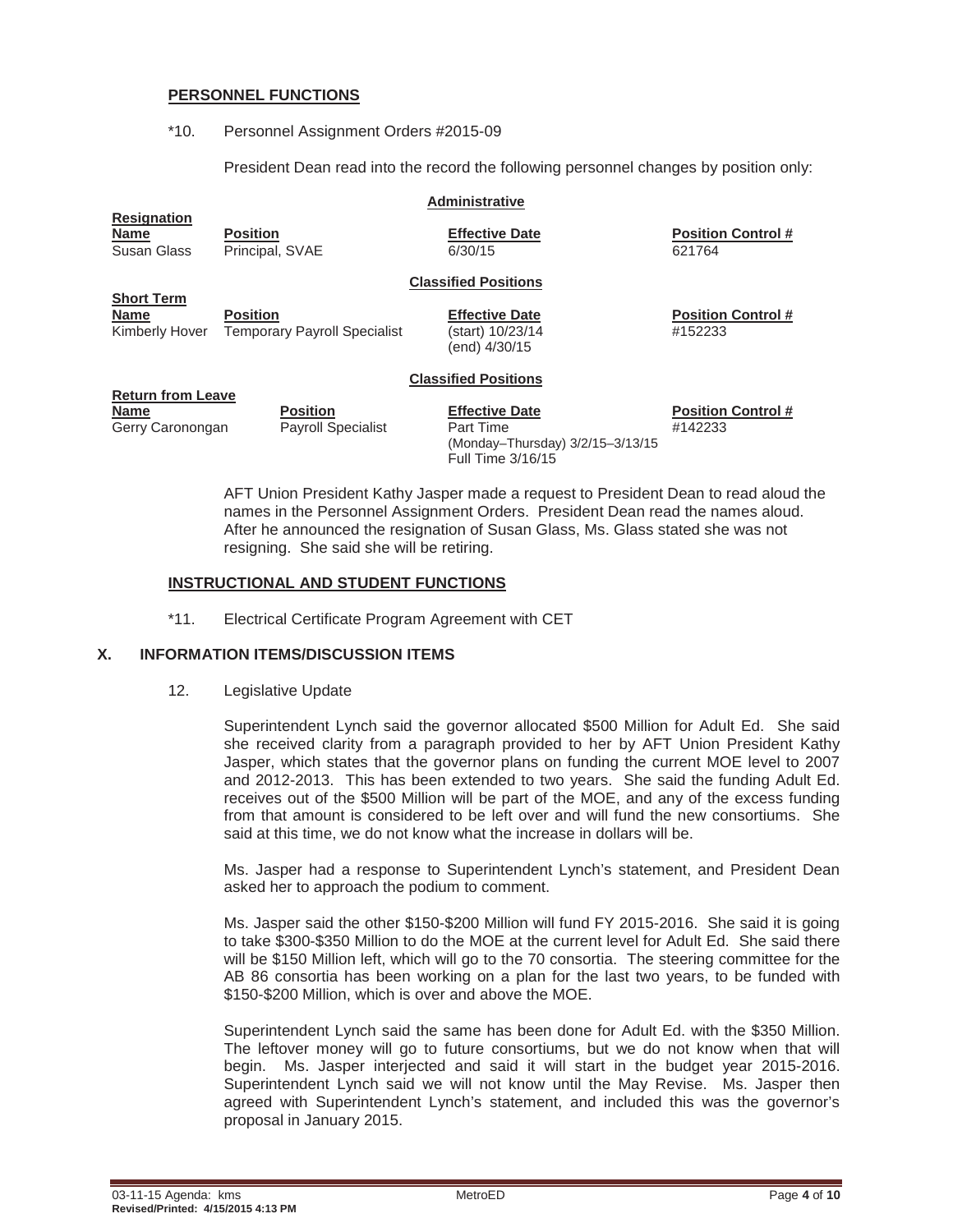Superintendent Lynch said a new bill, SB 148, was just introduced, and 10 assembly members and senators are behind it. SB 148 started in the senate. She said the verbiage from the bill came from another state, which enabled it to be processed so quickly in the senate. She said starting on January 1, 2016, SB 148 supports \$600 Million to fund programs that are sequenced, have internships, and produce certifications. The bill aligns with the *11 Elements of High Quality CTE*, which is Perkins, and we have been funded through this. She said there are percentages on how programs will be funded through this bill. She said some of the basis for funding will be if students enroll in a second CTE program. She said for the first time since 2007, the bill states the ability to hire additional staff and being able to use the funds for professional development and salaries. Superintendent Lynch said we will know by the end of May if SB 148 has been moved forward.

President Dean thanked Superintendent Lynch for providing the article on accountability, which was published in the San Jose Mercury News. He said it was very well written. Superintendent Lynch said the language we started, is in SB 148, and she is very proud of this.

13. New MetroED Radio Announcements

Superintendent Lynch said she will pass on playing the audio of the new MetroED radio announcements. She said 160 radio announcements were purchased for \$720, which is \$4.50 per commercial. She said the commercials played during Career Technical Education Month and advertised SVCTE's Open House. Superintendent Lynch said this was another avenue to promote our new name, which must be done within the first two years and use as many different avenues as possible to reach people.

14. Presentation: Potential TeenForce/MetroED Partnership

Although Mr. Hogan had already presented to the Governing Board, Member Chang asked Superintendent Lynch for a timeline of the next step in this prospective partnership with TeenForce. Superintendent Lynch said there was no timeline. She said the presentation was an introduction of a concept and to determine if it should be brought back to a future meeting. Superintendent Lynch said she wants to work with the teachers and receive their input about this program. Superintendent Lynch stated it is best not to discuss this subject further if there is no intention to bring it back to a future meeting. Member Chang asked if there was space allocated for TeenForce, and Superintendent Lynch said there was space in the back half of the campus. Member Chang said she wanted clarification and a definition of "substantial insurance" as it was stated in TeenForce's presentation. President Dean said more discussion and concrete information are needed on operational costs and cost of insurance. He also said we need to make sure TeenForce's program does not overlap with the plans our teachers already have in place for internships. President Dean said TeenForce's concept should be explained further. Superintendent Lynch said she raised issues with TeenForce, which were similar to that of the Governing Board and the teachers. She also said the model of OneStop for adults is the same model of TeenForce for high school students.

# **XI. ACTION ITEMS AND REPORTS**

# **BOARD AND ADMINISTRATIVE FUNCTIONS**

15. Choose an Alternate Representative for the Santa Clara County School Boards Association (SCCSBA)

President Dean asked for nominations of a Board Member to serve as an alternate representative to the Santa Clara County School Boards Association.

**MOTION**: It was moved to appoint Member Daniel Bobay as the alternate representative to the Santa Clara County School Boards Association. M/Canova, S/Chang, Vote: 6 Ayes, Bobay, Canova, Castellanos, Chang, Dean, and Nguyen; 0 No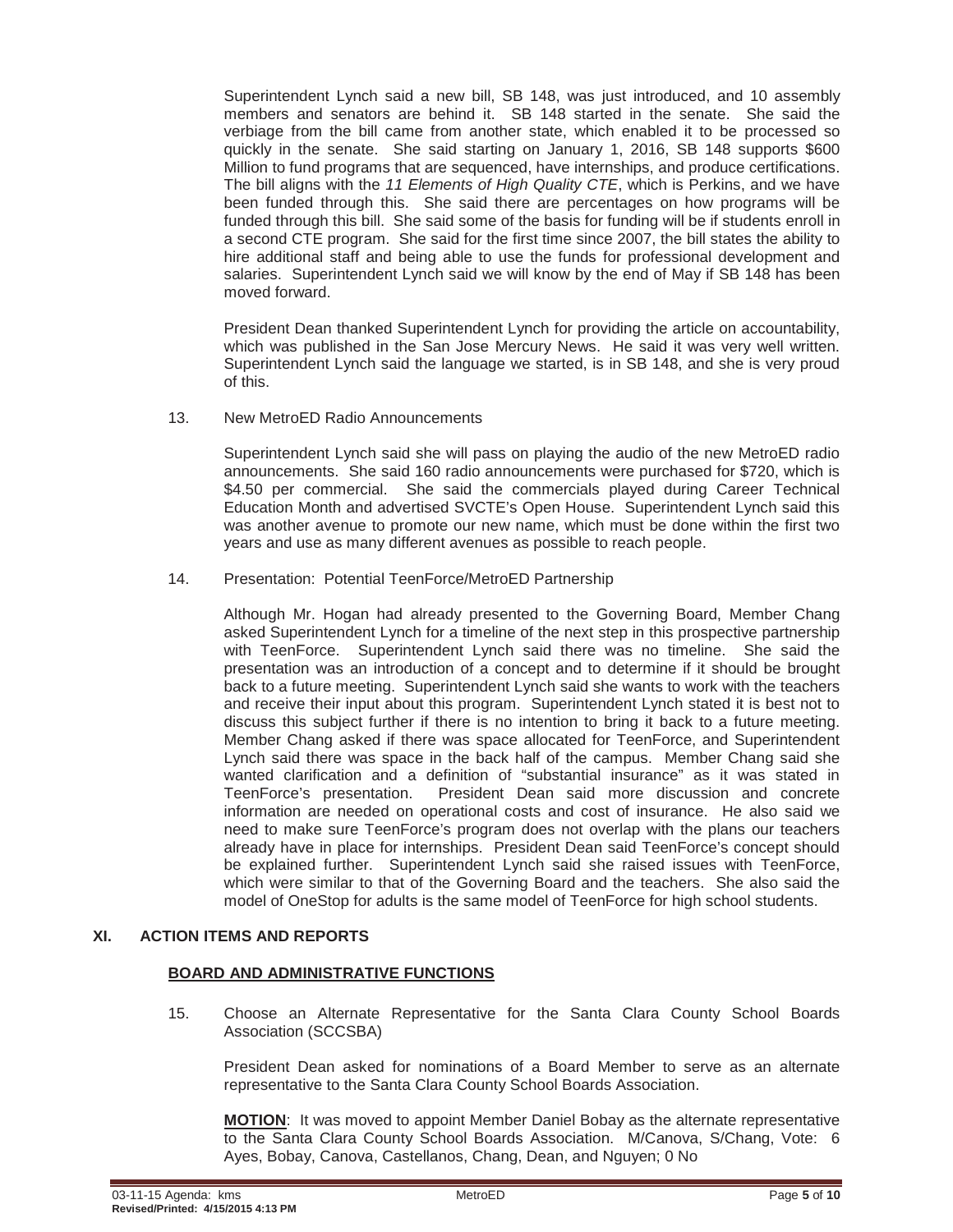# **BUSINESS AND FINANCIAL FUNCTIONS**

16. Approve Second Interim Financial Report, Fiscal Year, 2014-15

CBO dela Cruz provided a PowerPoint presentation of the Second Interim Financial Report, Fiscal Year, 2014-15. In the overview of the budget, there are seven funds. The total of revenues is \$18,032,999. Total expenses are \$19,175,773. We have a deficit of \$1,142,774. In the overall expenditures, 75% comes from the General Fund, and 22% comes from the Adult Education Fund. The total combined deficit of the General Fund and the Adult Ed. Fund is \$912,070. Expenses continue to rise but revenues remain flat. ROP's and Adult Ed. do not receive growth or Cost of Living Adjustments (COLA) like school districts. Deficit spending lowers reserves. For future budget planning, we need to analyze the trend to lower and/or eliminate deficit. Reserves should only be used for one-time expenditures and not for ongoing costs. Reduction plan required for Adult Ed. per Santa Clara COE's review of First Interim report. The second interim report provides a glimpse of budget balances projected for the remainder of the year and budget projections for future years. Deficit spending continues to be a concern. The Governor's January's budget proposal will be revisited in his May Budget report. This is the final year of the Maintenance of Effort (MOE) requirement for ROC/P funding. The funding levels have remained flat as the cost of doing business continues to rise. There are no guarantees or solutions for permanent, ongoing funding at this time. Based on current year estimates and multi-year projections, MetroED is able to make a positive certification in the Second Interim report.

**MOTION**: It was moved to approve the Second Interim Financial Report, Fiscal Year, 2014-15. M/Nguyen, S/Castellanos; Vote: 6 Ayes, Bobay, Canova, Castellanos, Chang, Dean, and Nguyen; 0 No

# **PERSONNEL FUNCTIONS**

17. Approve Resolution #11-03-11-15, Establishment of Criteria for Order of Layoff and Reemployment Following Layoff for Employees with Equal Seniority

President Dean called SVCTE Law Enforcement Instructor Rico Sciaky, AFT Union President Kathy Jasper, and CTA Union President Mike Cortese to approach the podium and speak on Item #17, *Approve Resolution #11-03-11-15, Establishment of Criteria for Order of Layoff and Reemployment Following Layoff for Employees with Equal Seniority*. Mr. Sciaky expressed a concern regarding the release of teaching positions and the creation of management positions, which are perceived to be unnecessary. Ms. Jasper expressed a concern regarding the criteria for layoffs. She said there is language about layoffs and criteria that is under the seniority clause in AFT's bargaining union agreement. She said that it should be tabled because it already exists in their contract, and it is not necessary. Mr. Cortese expressed CTA's concerns with each paragraph in Item #17. He said this is also a bargaining item, which should be bargained with CTA. CTA would like this item to be tabled for further discussion.

President Dean asked if any of the criteria is contrary to what is in the contract. Ms. Jasper said the criteria are the same. Mr. Cortese said the language implies that AFT could "bump" CTA, which is the reason for requesting to table this item. He said it should be a negotiated item in the CTA contract. The language gives the perception of AFT and CTA competing against each other.

President Dean called HR Director Anne Welsh-Treglia to the podium to explain the timing of voting on this item. She said: "Thank you, Kathy and Mike. Kathy sent me an email today addressing employees with equal seniority. My response to Kathy was very transparent, and that is that we are working with the language in the contract that was negotiated through June 2015. There's no mal-intent here at all. It's transparent. It really needs to be done so that we can protect those employees who were employed on the same day. To address Mike: Your concern about the crossing over. That's been a long history of… Especially on campuses where you have two unions, Career Technical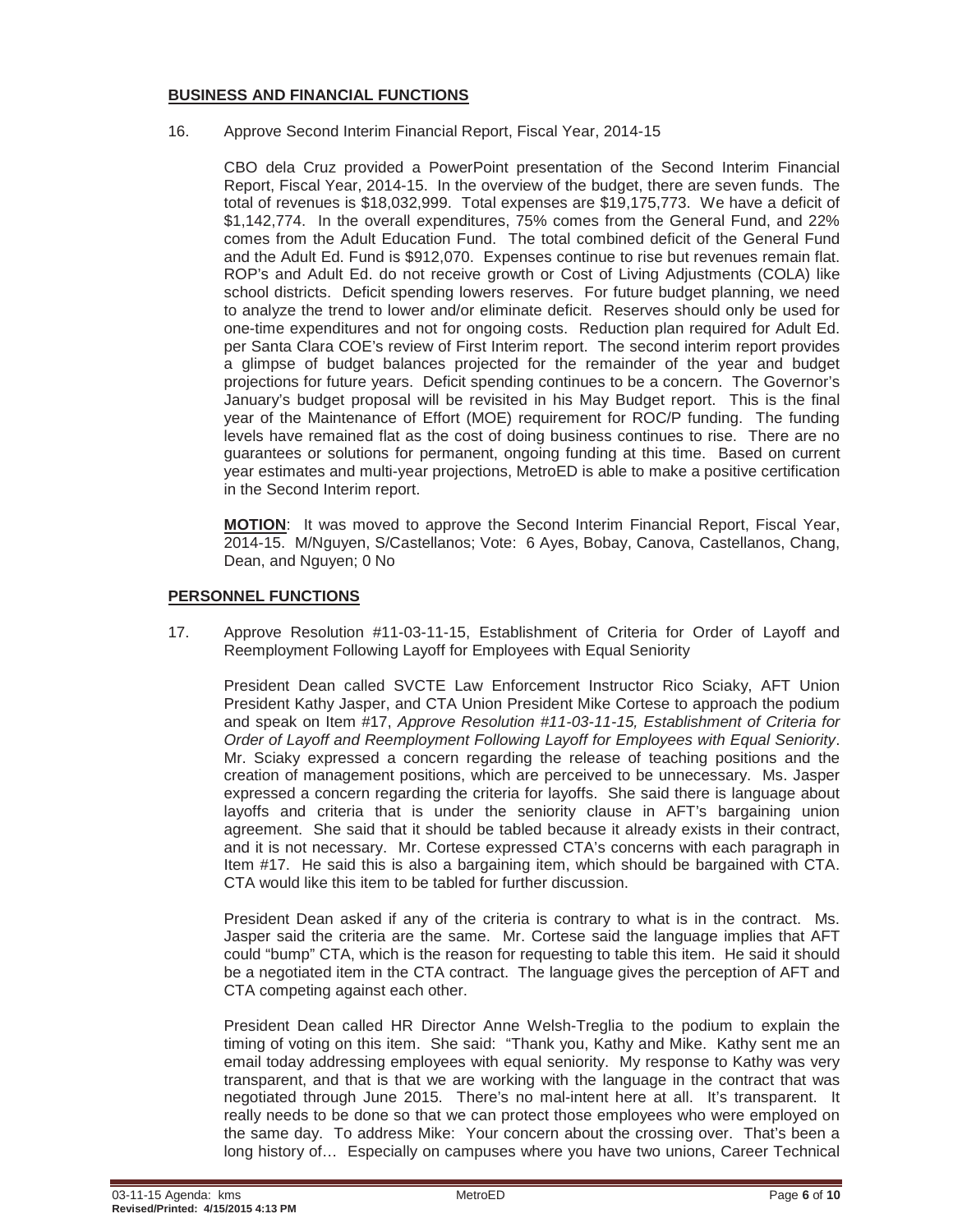Ed. and Adult Education. But, the way they are really looked at is two universes. Even though that's going to be, I think, to the end of time, a concern, it's never been tested in case law. It's never been tested in the court. And so, the response to that is basically, if and when that happens, we'll have to move, and we'll have to work on how that's gonna be resolved. But there's no intent there either, to do any crossover at all. So, I hope that gives you some assurance."

Because of the timing for the Governing Board to vote on this resolution impacts the March-15 deadline, the Board agreed to vote on this item.

**MOTION**: It was moved to approve Resolution #11-03-11-15, Establishment of Criteria for Order of Layoff and Reemployment Following Layoff for Employees with Equal Seniority. M/Bobay, S/Nguyen; Vote: 6 Ayes, Bobay, Canova, Castellanos, Chang, Dean, and Nguyen; 0 No

18. Approve Resolution #12-03-11-15, To Reduce or Eliminate Certificated Positions

President Dean called AFT Union President Kathy Jasper to approach the podium and speak on Item #18, *Approve Resolution #12-03-11-15, To Reduce or Eliminate Certificated Positions.* Kathy Jasper said SVAE has 13 FTE, and 6.88 FTE will be cut, which is nearly half of the staff. She said, at first, she was going to inquire about the reason for having two administrators in SVAE, but when it was revealed during the reading of the Personnel Assignment Orders that Suzi Glass will retire, she gave kudos to Ms. Glass. Ms. Jasper said Ms. Glass is a strong advocate of SVAE, and she is sad about her impending retirement. Ms. Jasper said "cuts across the board" in SVAE raises much concern. The number one priority of the consortia is "maintenance of capacity."

**MOTION**: It was moved to approve Resolution #12-03-11-15, To Reduce or Eliminate Certificated Positions. M/Nguyen, S/Bobay; Vote: 6 Ayes, Bobay, Canova, Castellanos, Chang, Dean, and Nguyen; 0 No

19. Approve Resolution #13-03-11-15, Resolution to Release/Non-Reelect Temporary Certificated Employees

The Governing Board did not discuss Item #19 and proceeded to vote on the resolution.

**MOTION**: It was moved to approve Resolution #13-03-11-15, Resolution to Release/Non-Reelect Temporary Certificated Employees. M/Canova, S/Nguyen; Vote: 6 Ayes, Bobay, Canova, Castellanos, Chang, Dean, and Nguyen; 0 No

20. Approve Resolution #14-03-11-15, Resolution of Release of Administrator from **Assignment** 

The Governing Board did not discuss Item #20 and proceeded to vote on the resolution.

**MOTION**: It was moved to approve Resolution #14-03-11-15, Resolution of Release of Administrator from Assignment. M/Bobay, S/Nguyen; Vote: 6 Ayes, Bobay, Canova, Castellanos, Chang, Dean, and Nguyen; 0 No

21. Approve San Jose Federation of Teachers (AFT) Sunshine Proposals for 2014-15

President Dean called AFT Union President Kathy Jasper to approach the podium and speak on Item #21, *Approve San Jose Federation of Teachers (AFT) Sunshine Proposals for 2014-15.* Ms. Jasper said as of February 1<sup>st</sup>, a policy was implemented to not get substitutes for absent teachers, and to send students home. It was determined that it is too disruptive to join students with another class at the last minute, if their teacher is absent. Ms. Jasper said this is in the sunshine proposal for renegotiation. Board Clerk Chang said she wants more information on the practice of closing classes, if we are unable to get a sub or have an administrator cover a teacher's absence.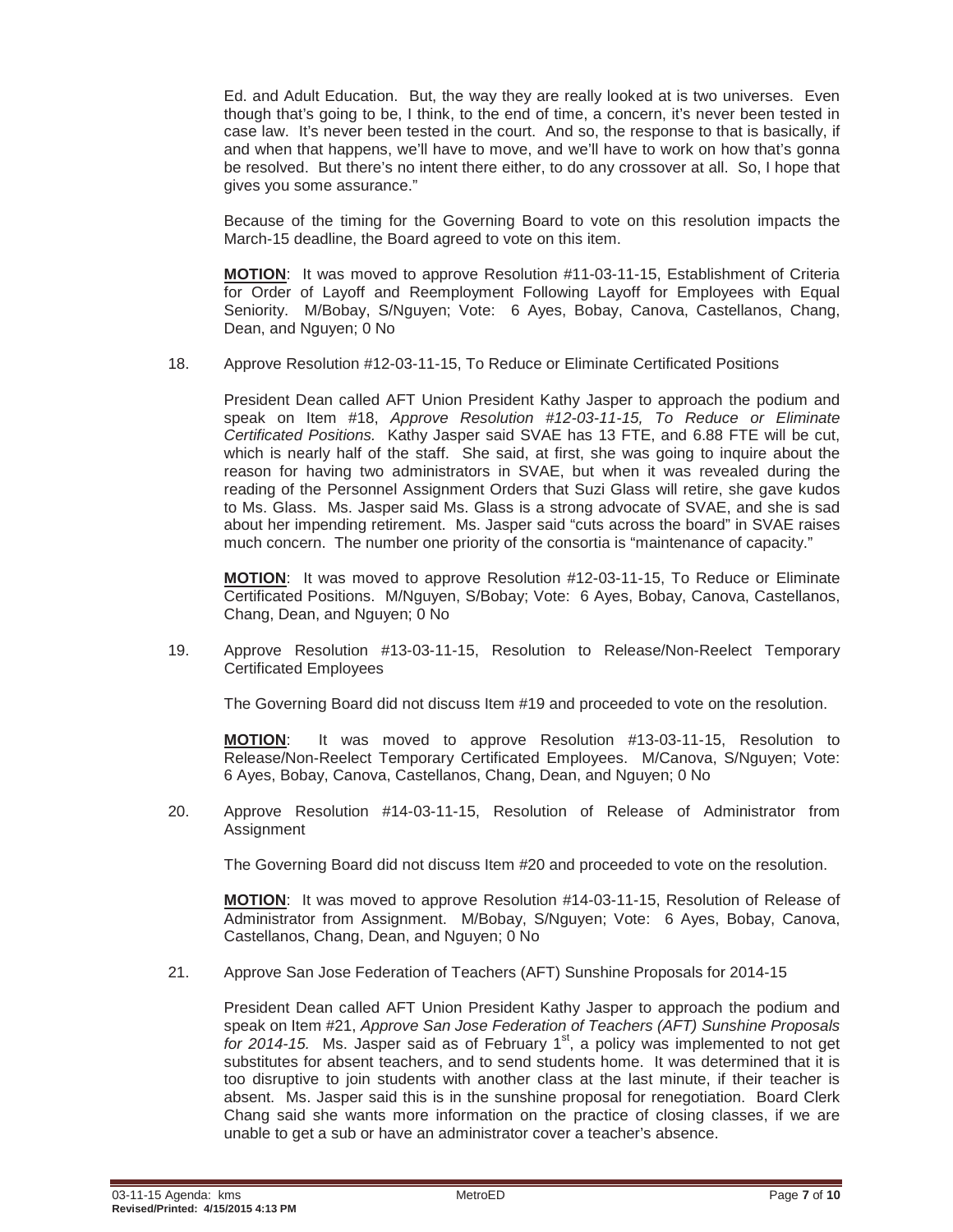**MOTION**: It was moved to approve San Jose Federation of Teachers (AFT) Sunshine Proposals for 2014-15. M/Chang, S/Castellanos; Vote: 6 Ayes, Bobay, Canova, Castellanos, Chang, Dean, and Nguyen; 0 No

# **INSTRUCTIONAL AND STUDENT FUNCTIONS**

None.

#### **XII. EXECUTIVE REPORT / ADMINISTRATIVE REPORTS**

#### **1. SVAE Principal Suzi Glass**

She reported the following:

- Career and College Fair
- Medical Assisting Blood Drive on April 17<sup>th</sup>
- **Adult Education Week**

# **2. SVCTE Director Marianne Cartan**

She reported the following:

- SVCTE Open House
- **SkillsUSA** 
	- o 70 students competed
	- o 39 students received medals
	- o 50 students qualified to compete at the state level in San Diego
- Employer Advisory Board (EAB) Meetings are being conducted in March. The EAB list will be provided to the Governing Board in the April meeting.
- x SVCTE hosting school meetings
- Apprised the Governing Board
	- o JPA districts' Public Comments by SVCTE students and parents
	- o SVCTE Event List
	- o Conversation with John Hogan, CEO of TeenForce

# **3. CBO Marie dela Cruz**

She reported the following:

- Alignment with Strategic Plan
- Planning for 2015-2016 Budget
- Restroom Remodel is almost complete; completion due in April 2015
- Visit from Department of Finance on March 12<sup>th</sup>

# **4. MetroED Superintendent Alyssa Lynch**

She reported the following:

- Sacramento Legislators wanted to talk to John Hogan, CEO of TeenForce because his business model is 'cutting-edge' and unique.
- SVCTE Open House
- President Dean, Member Bobay, and Member Canova accompanied her to Sacramento to talk to legislators about CTE
- Visit from Megan Stanton-Trehan from the Department of Finance on March 12<sup>th</sup> from 12:00-2:00 PM. What she will see at MetroED will influence decisions being made for CTE.
- Legislative Breakfast at SVCTE
	- o Breakfast prepared by Baking & Catering and Culinary Arts students under direction of instructors, Jan and Nancy Joseph
- **WASC** 
	- o WASC Leadership Team headed by Sharon Brown , Jodi Edwards-Wright, and four lead teachers
	- o Visit in April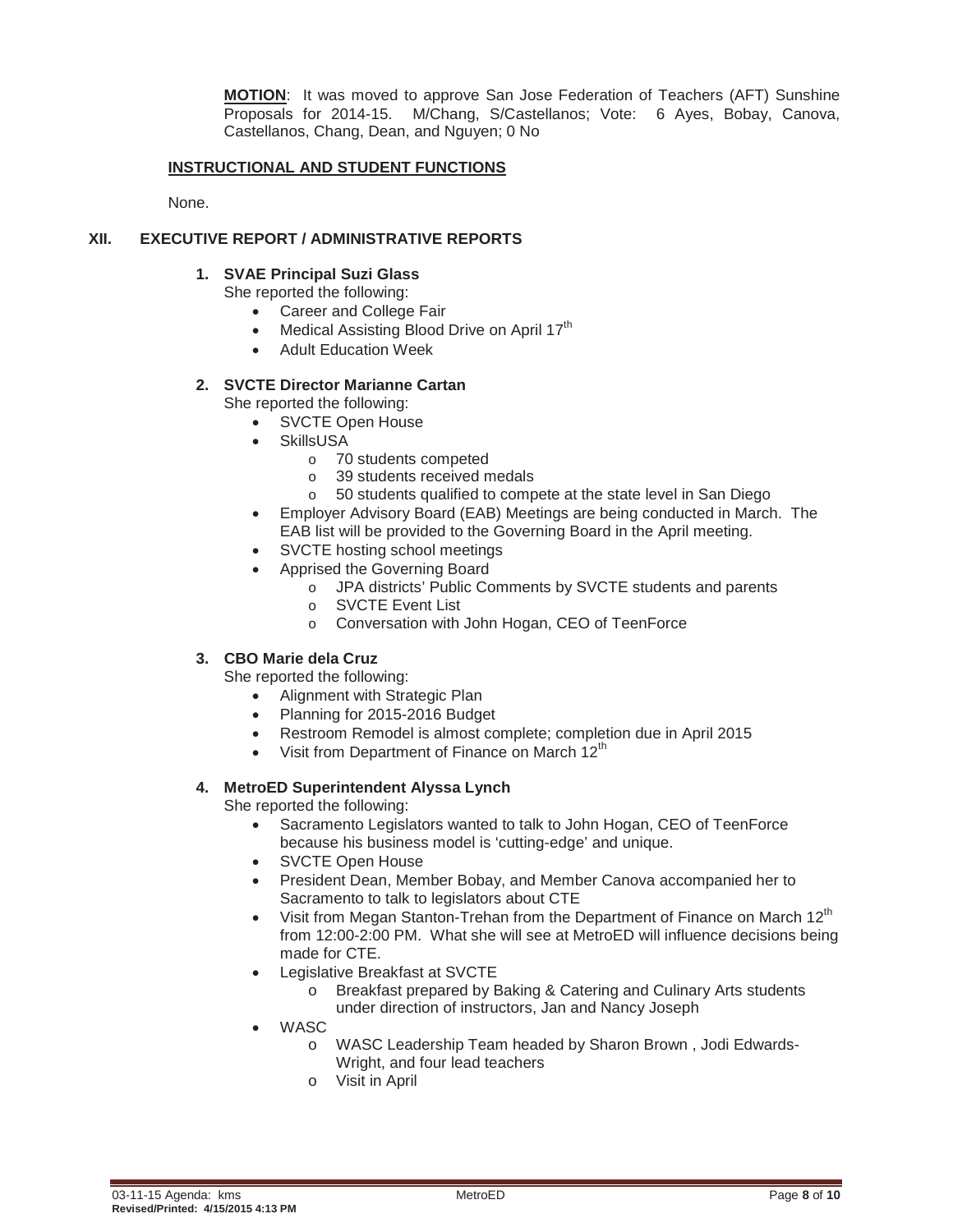# **XIII. BOARD COMMENTS**

#### **1. Member Castellanos**

Member Castellanos said she attended the Adult Summit last week. Discussions were focused on AB 86. She said the conference was exciting because seven college districts attended and talked about hope for the future for adult students, connecting students, and meeting their needs.

# **2. Member Bobay**

Member Bobay said the visit to Sacramento was great. Legislators listened intently to the Board Members and Superintendent Lynch. The final appointment with the Department of Finance (DOF) was extraordinary. He said we need to impress the DOF because they write the content on the bills for the governor. He said the Santa Clara County School Board Association (SCCSBA) Legislative Brunch and SVCTE Open House were both fantastic. He said he brought his wife and son to the Open House. He said he is encouraging his district to enroll more students at SVCTE.

# **3. Member Canova**

Member Canova said he wants to be present when Megan Stanton-Trehan from the DOF visits MetroED on March 12<sup>th</sup>. He said the highlight of the Legislative Visits in Sacramento was meeting with the DOF. He said the visit was much more positive compared to last year, and they were very receptive to the conversations with the three Board Members and Superintendent Lynch. He said Assemblymember Nora Campos supports SB 1950. He said he is very optimistic when the budget comes out in May.

# **4. Board Clerk Chang**

Board Clerk Chang said during the February Board Meeting of Los Gatos-Saratoga JUHSD, SVCTE students made an impression on the Board. Board Member Robin Mano completely supports SVCTE. She said the Legislative Brunch on March  $7<sup>th</sup>$  was very successful. Hosting the event at SVCTE provided great exposure for our school. She said SCCSBA may hold the Legislative Brunch at SVCTE from now on. She thanked the Josephs and their students for coming in very early on Saturday to prepare breakfast for the event.

# **5. Vice President Nguyen**

Vice President Nguyen said he was regretful for not being able to attend the Legislative Brunch because he was teaching a Vietnamese language and catechism class. He said there are budget issues in all districts, and drastic changes are necessary. He said issues must be addressed openly and honestly. He also said to treat those whom these decisions impact with respect.

# **6. President Dean**

President Dean said he appreciates everyone's comments. He said he wants everyone to continue making comments, offering feedback, information, and suggestions. He said he enjoyed the Legislative Brunch, especially because our SVCTE students did a wonderful job preparing the very delicious food. He personally thanked the students at the event. He said is he looking forward to the car show. He said Nancy LaCasse did an excellent job coordinating the meetings with the legislators. He thanked all the teachers because they are the reason our students have acquired excellent employability skills.

# **XIV. OTHER MEETINGS**

| Regular Board Meeting: April 15, 2015 | <b>Closed Session</b> | 6:00 PM |
|---------------------------------------|-----------------------|---------|
|                                       | Open Session          | 7:00 PM |